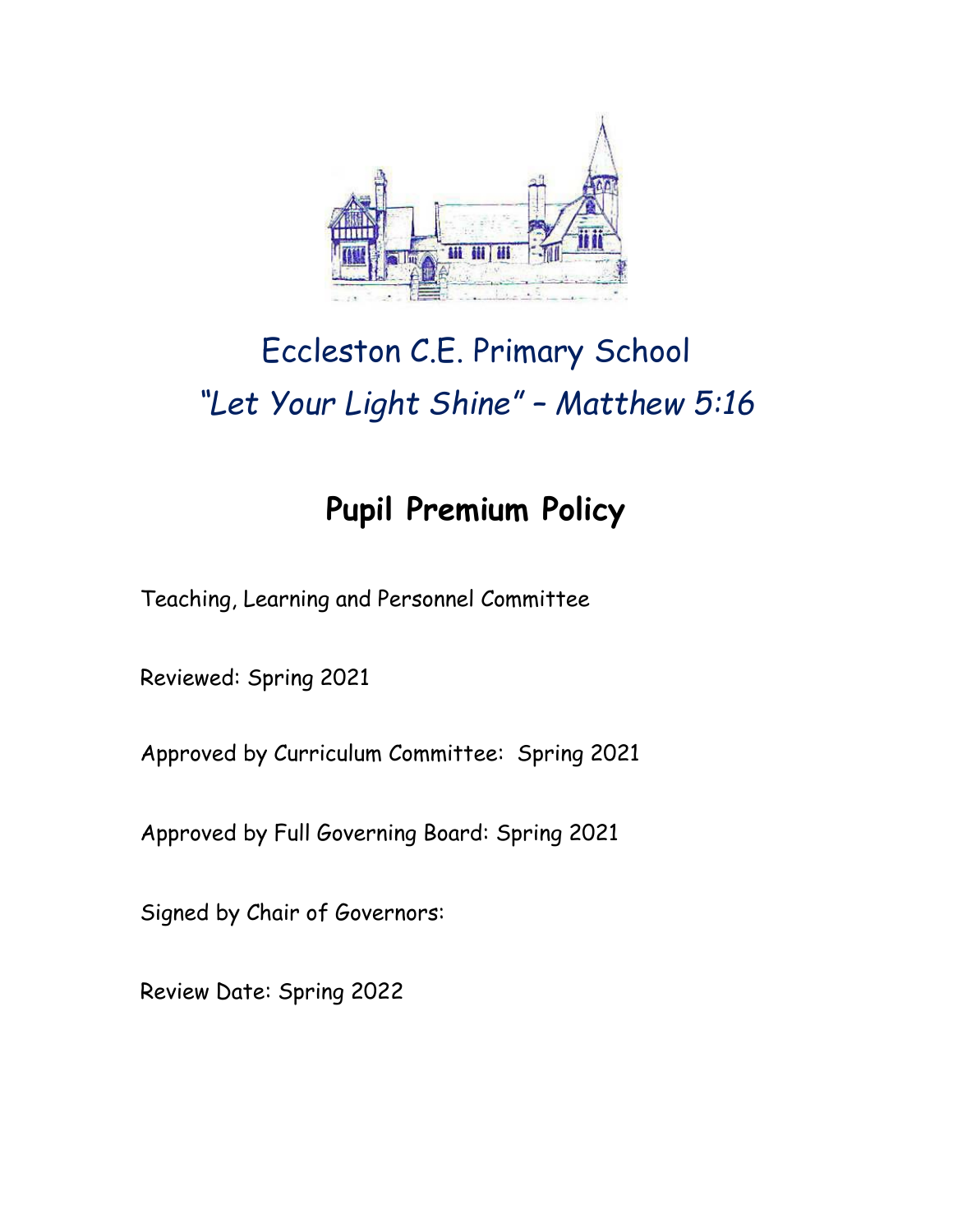## **ECCLESTON CE PRIMARY SCHOOL**

## **Our Vision Statement**

**At Eccleston C of E Primary School we are united in our vision to prepare our children for life in the modern world.**

**We will do this by instilling a lifelong love of learning and embedding Christian values that reflect the example Jesus has set.**

**We strive for excellence in all we do, enabling all members of our school to flourish.**

#### **Pupil Premium Policy**

This policy should be read in conjunction with the Pupil Premium Strategy, available via the school's website. For further details on Looked After Children, please refer to the Looked After Children Policy, available on the school website.

#### **Introduction**

Research has shown that material deprivation can influence educational outcomes by reducing the educational resources that families can provide by adversely affecting the home environment. Deprivation is commonly associated with other factors which can influence children's outcomes: ill health, family stress, low levels of parental education and parental involvement in their children's education, low levels of cultural and social capital and low aspirations.

As a result, there is a wide gap between the attainment of pupils from deprived backgrounds and others at all educational stages. The additional funding provided through Pupil Premium was introduced by the government in April 2011 in order to help schools close the gap. Entitlement to free school meals (FSM) is used as a proxy for deprivation. A fixed amount is allocated to schools for each pupil registered for FSM**\*** at any point in the last six years (known as Ever 6 FSM). Schools also receive funding for children who have been looked after continuously for more than six months and children of service personnel.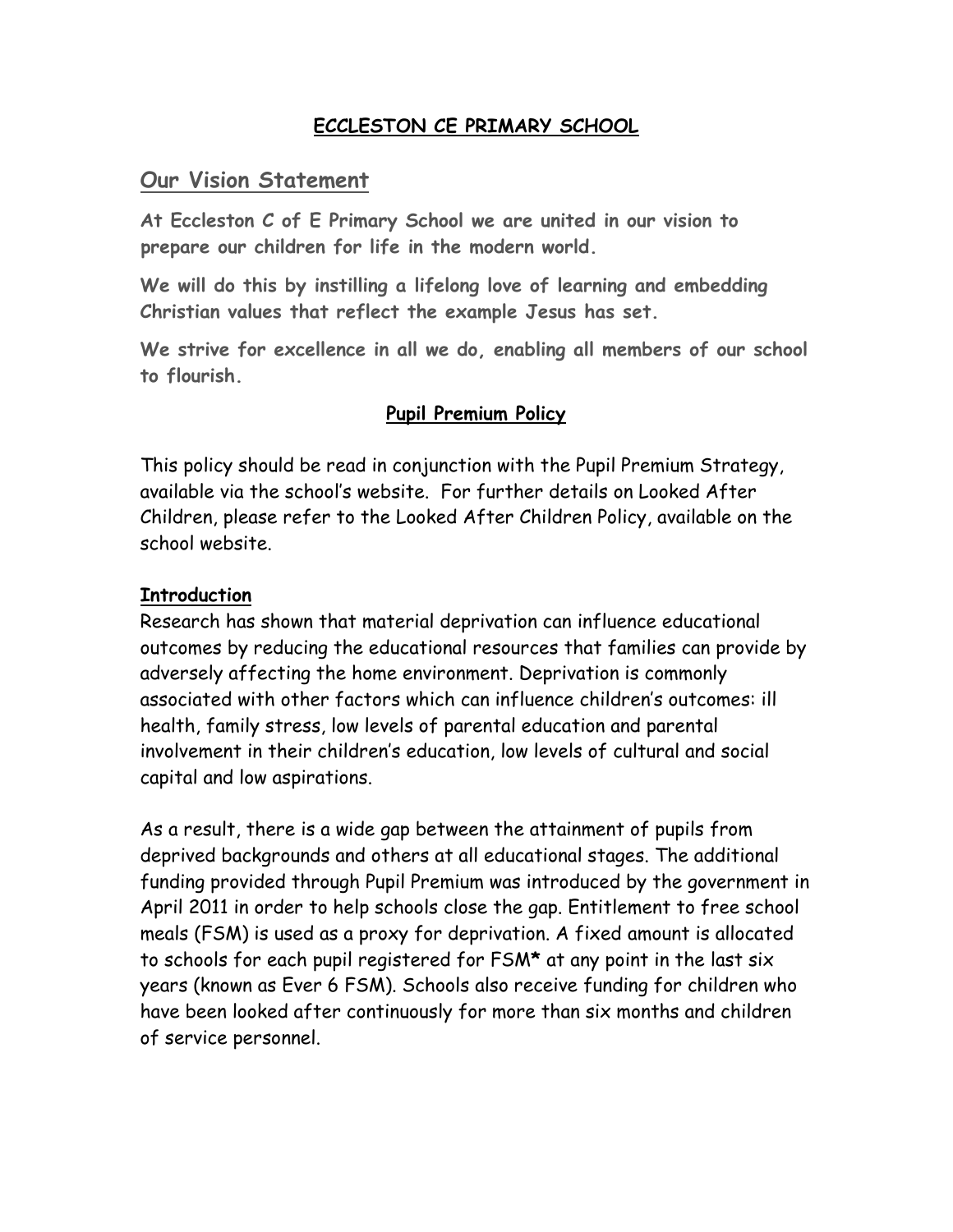The Department for Education has stated that schools: 'are free to spend the Pupil Premium as they see fit'. However, as with all public money, schools are required to spend the grant for the purpose that it was intended and will be accountable through the following:

- the performance tables which show the performance of disadvantaged pupils compared with their peers; and
- the new Ofsted inspection framework, under which inspectors focus on the attainment of pupil groups, in particular those who attract Pupil Premium.

**\***This is a means-tested allowance and is different to the government initiative to provide all pupils in Reception and Key Stage 1 with a funded lunch.

# **Intent**

At Eccleston, we aim to promote an effective use of the Pupil Premium grant. We regard all pupils as unique and aim to ensure that they receive challenge and support to meet their needs, from those with a Special Educational Need or Disability (SEND) to those that are highly gifted.

# **Implementation**

At Eccleston, our expectations are high for all pupil groups and individuals. We do not equate deprivation and challenge with low ability. We know that not all pupils who qualify for FSM are socially disadvantaged and not all socially disadvantaged pupils qualify (or are registered for) for FSM. We therefore focus on the needs and levels of progress of all pupils. All our teaching and learning strategies are designed to meet the needs of individuals and groups. Additional support is integrated into our teaching. The use of Pupil Premium funding will be allocated to activities which are most likely to have an impact on progress and achievement.

# **Impact**

At Eccleston we believe that appropriate spending of the grant (to include targeted teaching and enrichment activities) will result in pupils entitled to the Pupil Premium grant maximizing their progress across all areas of the curriculum including promoting positive social, emotional and mental wellbeing.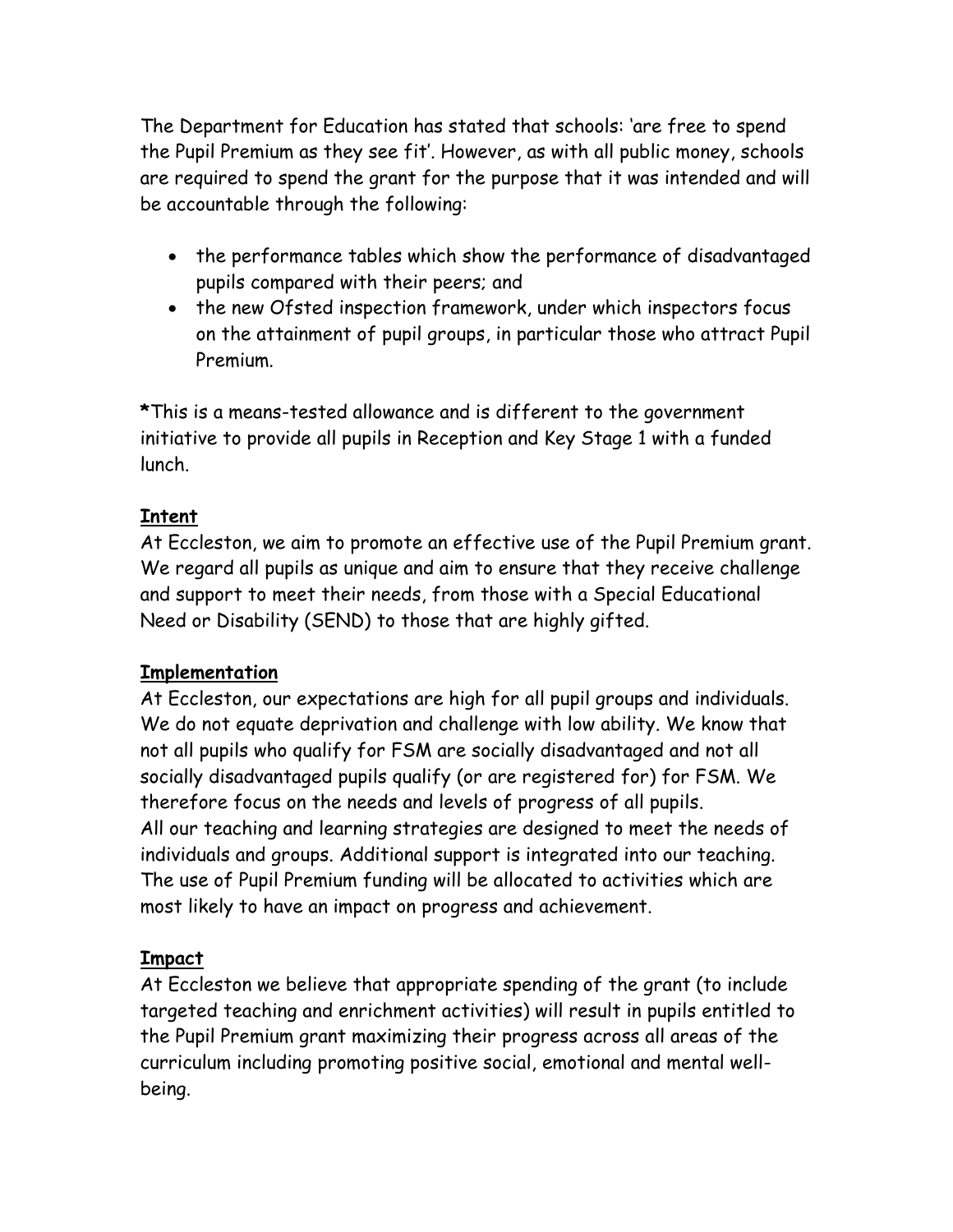As we aim to ensure that support will not socially isolate pupils, it is likely that all children at Eccleston will benefit from the Pupil Premium funding in some way.

#### **Roles and responsibilities**

**Adults at Eccleston who have responsibility for Pupil Premium are:** 

Head teacher (HT): Katie Prescott Governor: Susan Willan PP coordinator: Susanne Wearden All class teachers

#### **Governing Board**

The Governing Board will approve the overall strategy for deploying Pupil Premium funding prepared by staff in school.

The Governing Board will hold school staff to account for implementing the school's strategy and for evaluating the impact on the achievement of targeted pupils.

The Chair of the Finance Committee and our Pupil Premium Governor will ensure that the Pupil Premium grant is used to support eligible pupils. The Chair of the Teaching and Learning Committee and our Pupil Premium Governor will monitor the impact of the increased support on the achievement of targeted pupils.

#### **Head teacher (HT) and Pupil Premium Coordinator (PPC)**

At Eccleston the HT takes overall responsibility for leading the Pupil Premium Strategy. The HT and PPC will:

- organise termly Pupil Premium Strategy meetings with the PPC to discuss and review the impact of spending and practice;
- use data to produce targets which aim to reduce the gap between Pupil Premium pupils and their peers;
- produce termly reports for governors showing the progress made by Pupil Premium pupils;
- study work and make observations of targeted pupils; and
- evaluate the impact of the way in which the Pupil Premium grant is used.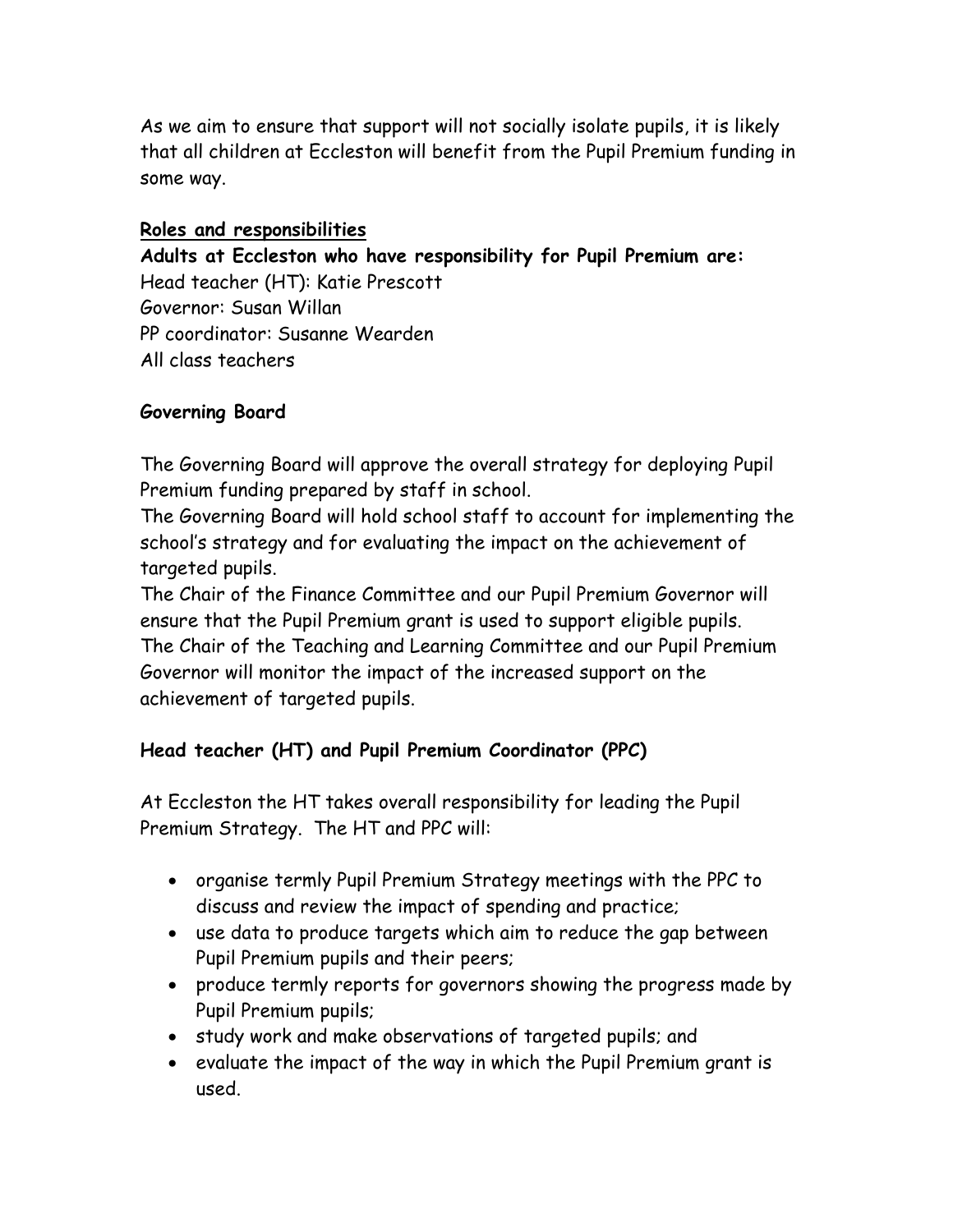#### **Teachers**

All staff are expected to have an in-depth knowledge of the pupils they teach especially pupils with SEND and those who qualify for the Pupil Premium grant. They will establish where support could best challenge and support their Pupil Premium pupils and work together with the PPC to monitor and evaluate the impact of resources and interventions used*.*

#### **Spending the grant**

Staff at Eccleston aim to accelerate the progress made by *all* Pupil Premium pupils, including those that are high achievers. As well as trying to accelerate progress for middle attainers, we also aim to close the gap between SEND or lower achieving pupils and the other children in their class. We aim to increase progress and attainment, confidence, aspirations, engagement and involvement.

Strategies may include:

- additional adult support in the classroom;
- 1:1 intervention programmes;
- nurture and friendships sessions;
- counselling and play therapy;
- concrete resources;
- sports or other out-of-school clubs;
- music lessons; and
- English or Maths booster sessions.

#### **Evaluating impact**